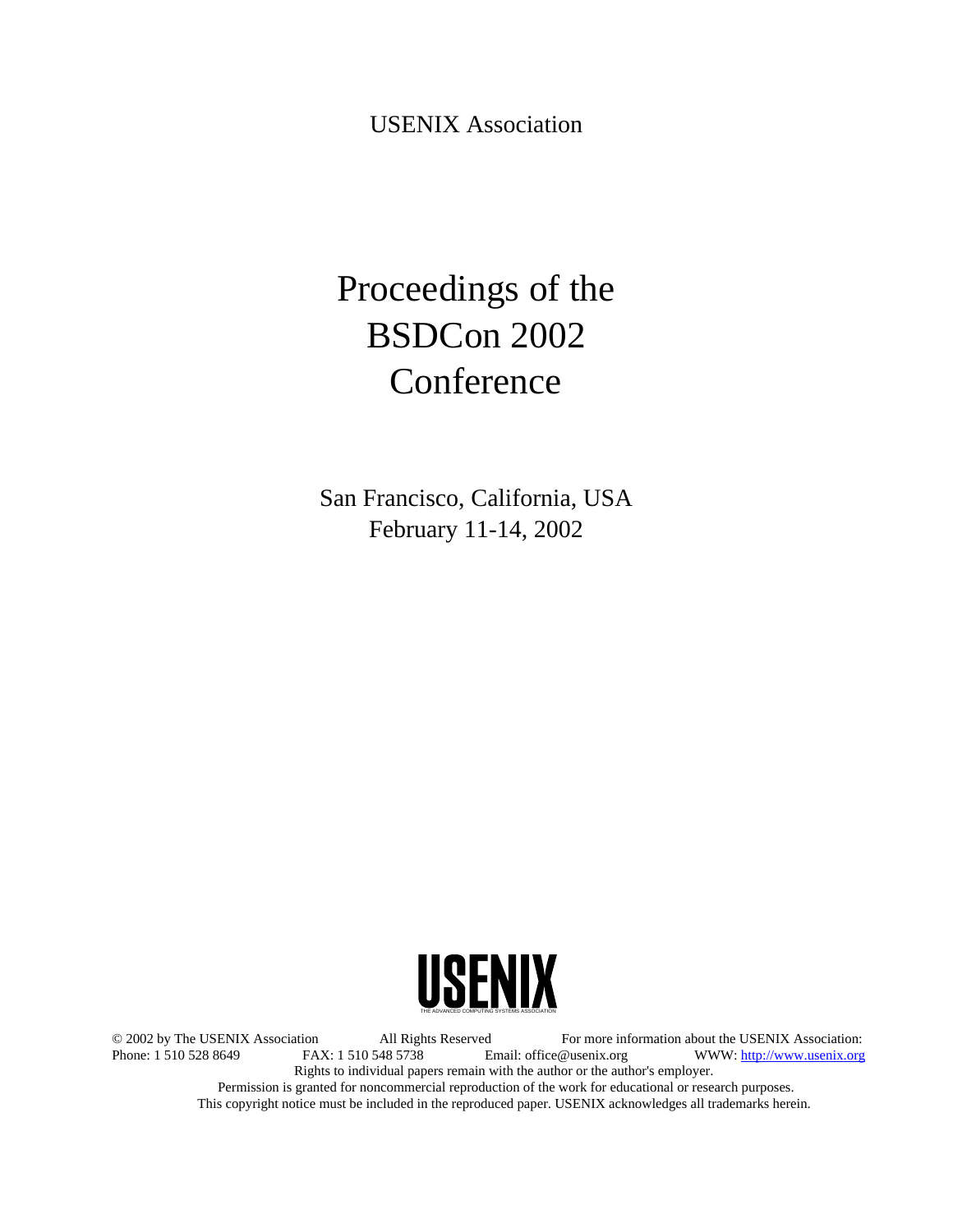by

## Tim Rightnour *The NetBSD Project* garbled@netbsd.org

## **Abstract**

This document describes Sushi, a menuing system designed for the administration and configuration of the NetBSD operating system. Included are detailed explanations of the reasons behind the creation and design of Sushi. In addition, this document includes descriptions of the file formats and examples of the menus provided by Sushi.

#### **1. An introduction to Sushi**

Sushi stands for Simple to Use System-Human Interface. Sushi was designed to provide an easy to use environment, allowing a new administrator to set up or maintain a NetBSD system. Sushi can be used for a variety of tasks, such as the initial configuration of a system or to facilitate maintenance. Custom menus can be created and installed at any time, allowing administrators to create their own menus to perform frequently used tasks.

Sushi is a text-based user interface to the system. It has been written in C and carries a BSD license. Tasks that have already been written for Sushi include configuring network interfaces, configuring startup (rc) scripts, user management, and installation of third party packages using the NetBSD package system.

Currently, Sushi is only available in the development branch of NetBSD and has not yet been made part of an official release. Administrators wishing to try out Sushi can do so by installing one of the NetBSD-current snapshots or by compiling it from source. Installation on an older system is unlikely to work, as the provided menus are tuned for the development branch and Sushi itself requires many curses features and related libraries not available in the 1.5 release of NetBSD, such as *libform* and *CDK*.

When starting Sushi the administrator is presented with a menu of task categories. The administrator can select one of these categories and will then be provided with additional options, either more categories or actual tasks will be presented. Once a task has been selected the administrator will then be presented with a form.

A form usually comprises a series of questions, with blanks next to each one for providing answers. A typical form might have configuration details, such as the IPv4 address of a network interface to be setup or possibly a series of yes/no questions to provide options. Once the administrator has edited this form it can then be submitted to be processed by Sushi.

Processing the form generally consists of interpreting the various options and fields the administrator has filled out and executing the proper actions. For example, had the administrator configured a network interface, Sushi would apply those changes to the interface. As the form is processed, a window with the output of the commands Sushi is executing will be displayed. If the commands fail, the administrator is informed and can then edit the form again. Sushi makes no attempt to interpret the output of the command that has been executed, the analyzation of the failure is left to the administrator. Once the task has been completed, the administrator can go on to other menus and perform additional tasks or exit Sushi.

#### **2. Design Goals**

Sushi was designed with a number of specific goals in mind. First, it needed to provide an intuitive interface to the system. Second, it needed to be easily extensible so virtually any task could be programmed into Sushi, without recompiling or having to learn another programming language. Third, it needed to provide support for a variety of native languages. Finally, it needed to provide for compatibility with manual changes made to the system.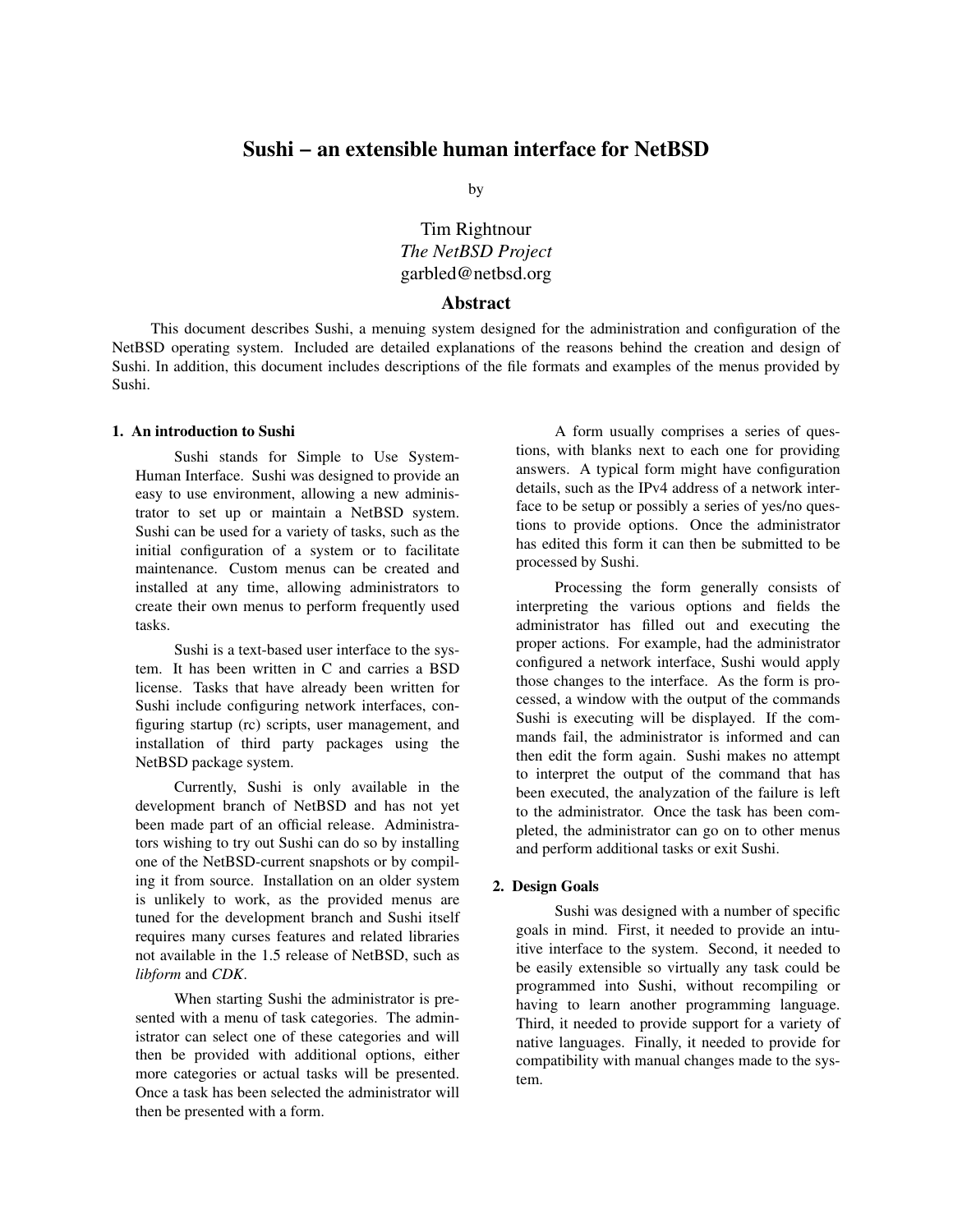## **2.1. Simple to Use**

In order to be useful to most new administrators of the NetBSD operating system, Sushi needed to have a very instinctive interface. If the tool is just as or more complex than the actual system is to use, then there is no point in using it. The instinctive interface was accomplished by setting up a simple hierarchical menu structure. This allows tasks to be easily categorized by their general function or area of influence. For example, under a menu called ''User and Group Management'', one might place functions such as creating and deleting users, assigning users to groups, and modifying users or groups.

The interface also allows a number of input field types that define the types of data the administrator can enter. One such field is the basic text entry, where freeform text can be entered. Information such as host names or data files names can be entered by the administrator here. Other field types include multiple choice selection fields, where the administrator can pick from a predetermined set of choices or restricted fields, where the administrator can only enter things such as numbers or IPv4 addresses.

Sushi also attempts to provide help for all menus or tasks. A simple status bar at the bottom of the screen shows some of the basic navigation commands available to the administrator. In most menus or tasks, the help key (F1) will bring up a section of help text written specifically for the current menu or task. This help text is designed to explain to the administrator what some of the various questions or options mean and assist in choosing the appropriate selection. It often points to manual pages, which can assist the administrator further in determining how to proceed.

Sushi attempts to provide this easy to use interface without becoming overly cumbersome. The features which Sushi can provide are useful to administrators of all skill levels, not because the tasks can't be accomplished by hand, but because the menu interface is easier than editing the files by hand. Sushi attempts to provide the menu and form to the administrator, without forcing them to answer too many questions or fill in unnecessary fields.

## **2.2. Easily Extensible**

While a menuing system written entirely in a compiled language might provide an easy to use interface for the administrator, it does so at the price of maintenance headaches. Sushi needed to be easily modifiable and provide a way for administrators to quickly add menus of their own to the system.

One of the reasons Sushi is able to provide an easily extensible menu interface is because it is an interpreter, rather than a precompiled set of menus. All of the menus and tasks that are provided by Sushi are actually taken from a set of command files and directories living on the machine.

At start up, Sushi looks in a number of base directories for its index files. An index file contains a description of a sub-menu or task and the name of a subdirectory where that sub-menu or task lives. It also contains a ''quicklink'' keyword which can provide a fast method to jump to the menu from the command line. Subdirectories can contain more index files or they can terminate, in what is called an ''endpoint''.

An endpoint is a task that is to be completed. It can be anything from a command that is executed when the administrator selects the menu item, to a complex set of forms that need to be filled out by the administrator. They can even point to functions internal to Sushi, allowing very complex tasks to be performed or the modification of internal Sushi variables, such as turning on logging.

Forms are specified by a form file. This file describes the form to Sushi, indicating field types, field descriptions, and data specific to the field, such as predetermined choices for a multiple choice field.

Besides administrator input, fields can also gather data from multiple sources. For example, if we were writing a form to modify the machine's network interface, we would want to provide the administrator with the current settings for that interface when the form is displayed. This can be accomplished by using scripts. Scripts are basically any executable program that outputs the desired information. Arguments can be passed to these scripts, allowing the menu to tell the script which network interface is being configured. By passing these arguments, Sushi can call the script that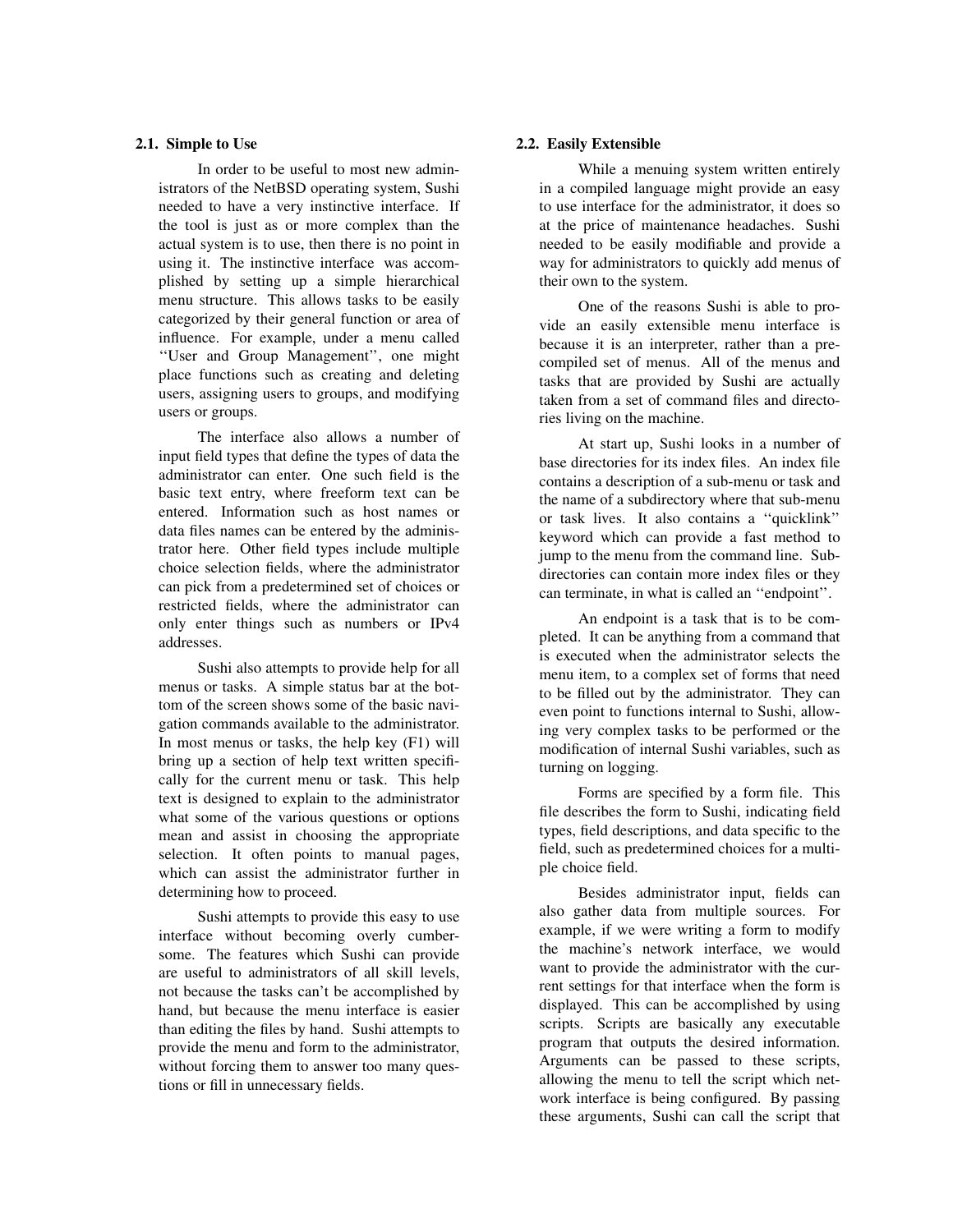can look up the IPv4 address of the interface and read the data back to fill in the field. When the form is displayed to the administrator the current IPv4 address will be present in the field, either to edit or leave as is.

In the case of a form, a script which is executed upon completion of the form also exists. The script can be any type of executable program, giving freedom to the designer to use the language most suitable for the task. This script is executed and given the contents of each field, in order, as its arguments. The script is expected to verify the choices made by the administrator and execute the appropriate task. For example, with the form that configures a network interface, the script would analyze the arguments given from the form and construct an ifconfig command and execute it. The exit code of the script determines the success or failure of the action to be displayed to the administrator watching the output screen.

The base directories that Sushi searches for index files can also be modified through a configuration file by simply adding more directories to the list. In addition, one of the directories searched by Sushi is the administrator's home directory. This allows administrators to create menus that are only available to the creator and store them locally. For example, an administrator might wish to create a menu to automate a personal task, such as customization of a personal rc file. Using this mechanism, third party packages can be extended to install Sushi menus for their own configuration. When Sushi scans for its index files, it creates a single hierarchical tree out of all the menus it finds.

## **2.3. Internationalization Support**

Sushi also provides support for multiple written languages. All of the text displayed by the Sushi engine itself was written using the *catgets(3)* interface and is therefore capable of supporting a limited set of native languages.

In addition, most of the data files used by Sushi (such as the help text, forms, and index files) can all be written in an alternate language and stored using different file suffixes. When Sushi is started in an environment where the preferred user interface language variables have been set, it will load the proper files whenever they are available and failing that display the English defaults.

## **2.4. Compatibility with manual changes**

When making changes to system configuration files, it is important to do so in a way that is compatible with manual changes. Many automated configuration systems control their files by placing special markers in the file, causing an administrator to have to work around these markers. Other programs might require that the files only be modified by the configuration program and never edited by hand. This is unacceptable for a configuration tool like Sushi for a number of reasons.

First and foremost, Sushi is designed to assist a new NetBSD administrator in getting his or her system up and running quickly. Once the new administrator has overcome the learning curve of using NetBSD and is competent in it, they should not be penalized for having used Sushi or be forced to continue to use it.

Secondly, a machine might be administered by multiple people or change hands. Sushi should not leave the system in an unmaintainable state, nor should it be unable to cope with changes made manually, if the new administrator wishes to use Sushi to edit previously handmade configuration files.

Sushi retains compatibility with manual changes by having a basic understanding of the various configuration file formats. Some file formats are more complex than others and in some cases certain options that are available are impossible to implement in a script. However, Sushi makes all possible efforts to interpret files properly and write them back in a readable format. Sushi also does not use any special markers or create uneditable entries in the files. This is not a feature of the engine, but rather a feature of the menus that ship with Sushi as part of NetBSD. It is also considered a golden rule when creating new menus for Sushi.

#### **3. Designing menus for Sushi**

The programming interface for Sushi has been designed to be very simple to pick up and begin writing menus with. Generally speaking, if an administrator can write a script to accomplish a specific task, they can turn that work into a Sushi menu with a minimal amount of work.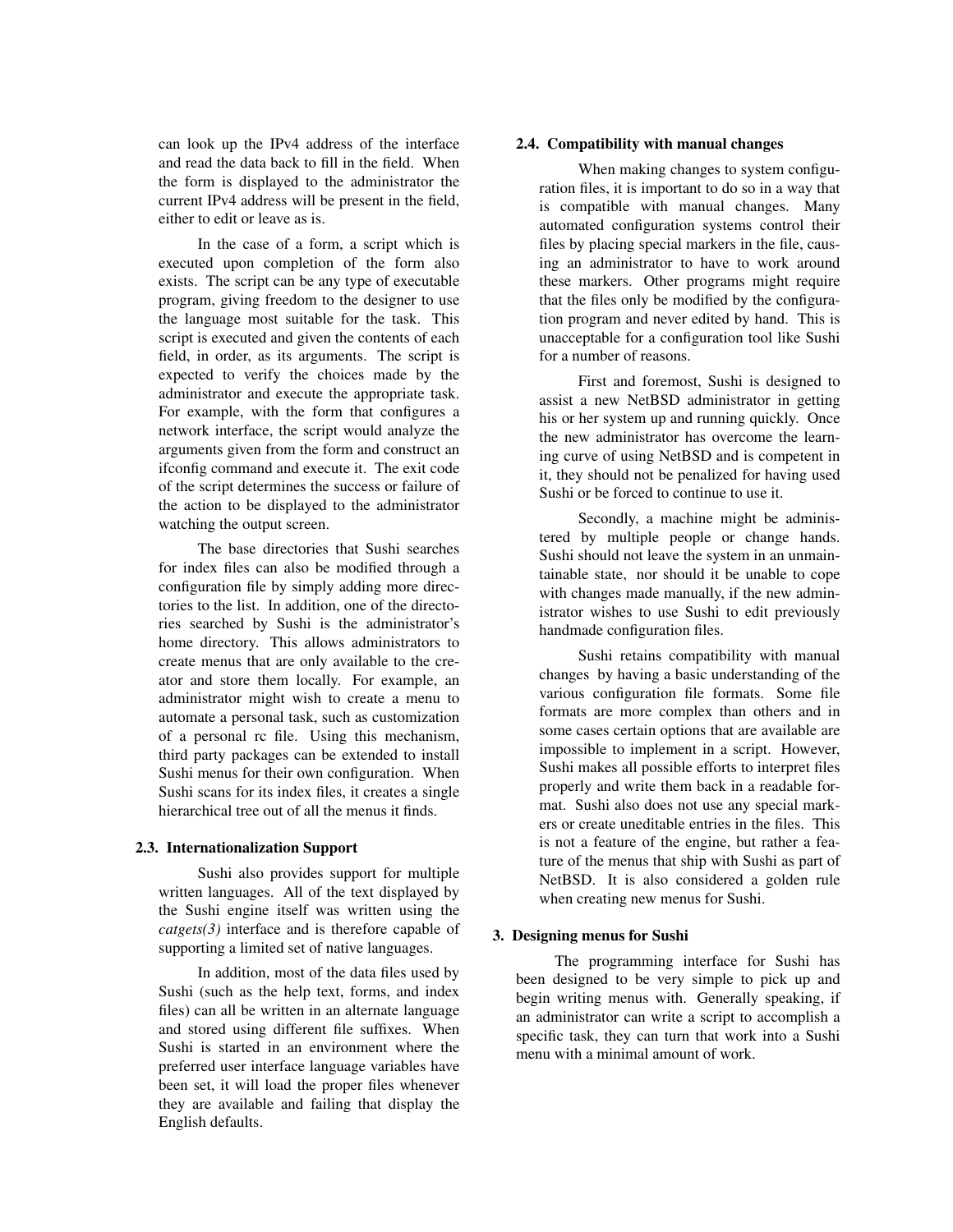## **3.1. Search order**

Upon entering a directory, Sushi looks for a number of different files specifying the action it should take. Sushi looks for these files in a specific order and will begin processing the first file that it recognizes, ignoring the rest of the files in that directory. It causes an error when an endpoint has no files in it and Sushi will exit if it encounters one. The search order of these files is as follows:

- The index file ''index''.
- The preform file ''preform''.
- The form file ''form''.
- The script file ''script''.
- The execute file ''exec''.
- The function file "func".
- The help file "help".

For each file, Sushi will first attempt to load a file ending in a locale suffix, such as ''.de'' for German. Should it fail to find the appropriate translated item, it will then search for the file without a suffix.

## **3.2. The index file**

The index file comprises multiple lines containing three whitespace separated columns where each line of this file represents a single menu item. These are the name of the subdirectory containing the menu item, a quicklink, and finally a description of the menu item.

The subdirectory argument is used to specify which subdirectory contains the next sub-menu or endpoint. Any subdirectories specified in the index file must exist for Sushi to process the tree properly. The subdirectory can be replaced with the keyword ''BLANK'' to place a blank line on the menu. This can be used to group certain types of actions together in the menu.

The second argument to a line in the index file is the quicklink. This is a single word that can be used to jump to this menu or task from the command line. It should be something that is easy to remember and obvious to the administrator, such as ''users'' to point to the ''User and Group Management'' sub-menu. The administrator can then jump directly into this menu by starting Sushi with ''users'' as the only argument. Again, the ''BLANK'' keyword can be used to specify a blank line in the menu.

The description of the menu item is meant to give a brief title to the sub-menu or task located in the subdirectory below. It should consist of a brief title, such as ''User and Group Management''. Should the entry point to a sub-menu, the description text will be used as the main heading for that sub-menu. This title is limited to approximately 70 characters to allow it to fit on a standard 80 column wide screen. Again, the description can be replaced with the ''BLANK'' keyword to create a blank line.

It is important to note that when creating blank lines in the menu that all three arguments must contain the ''BLANK'' keyword. Sushi also ignores any lines beginning with a comment symbol (#). For an example of an index file see figure 1.

## **3.3. The form file**

A form file is a whitespace delimited list of fields consisting of a field type and followed by a description. Fields may be of many different types and each one has a set of different arguments it expects. Arguments are separated from the field type keyword with a ":" and separated by commas.

There is also a ''preform'' file, which can be used to provide a series of forms to the user. The preform allows the programmer to gather data from the user, which can later be used in the form to populate certain fields. An example of where this might be useful would be setting up a network interface. The preform would ask the administrator which interface they wanted to setup and pass that information to the form so it could query the proper interface for its current settings. Any data entered into a preform is made available to the form via the special argument key ''@@@1@@@'', which specifies the data from the first field of the preform. When Sushi interprets the form file, the special argument key will be replaced with the data the administrator entered whenever it is found in the form file. Sushi is limited to a single preform and associated form pair. Multiple preforms are not possible.

The first type of field is the basic freeform entry field, which is denoted by the keyword ''entry''. The only argument for this keyword is the length of the maximum entry in characters. When the entry field is specified, a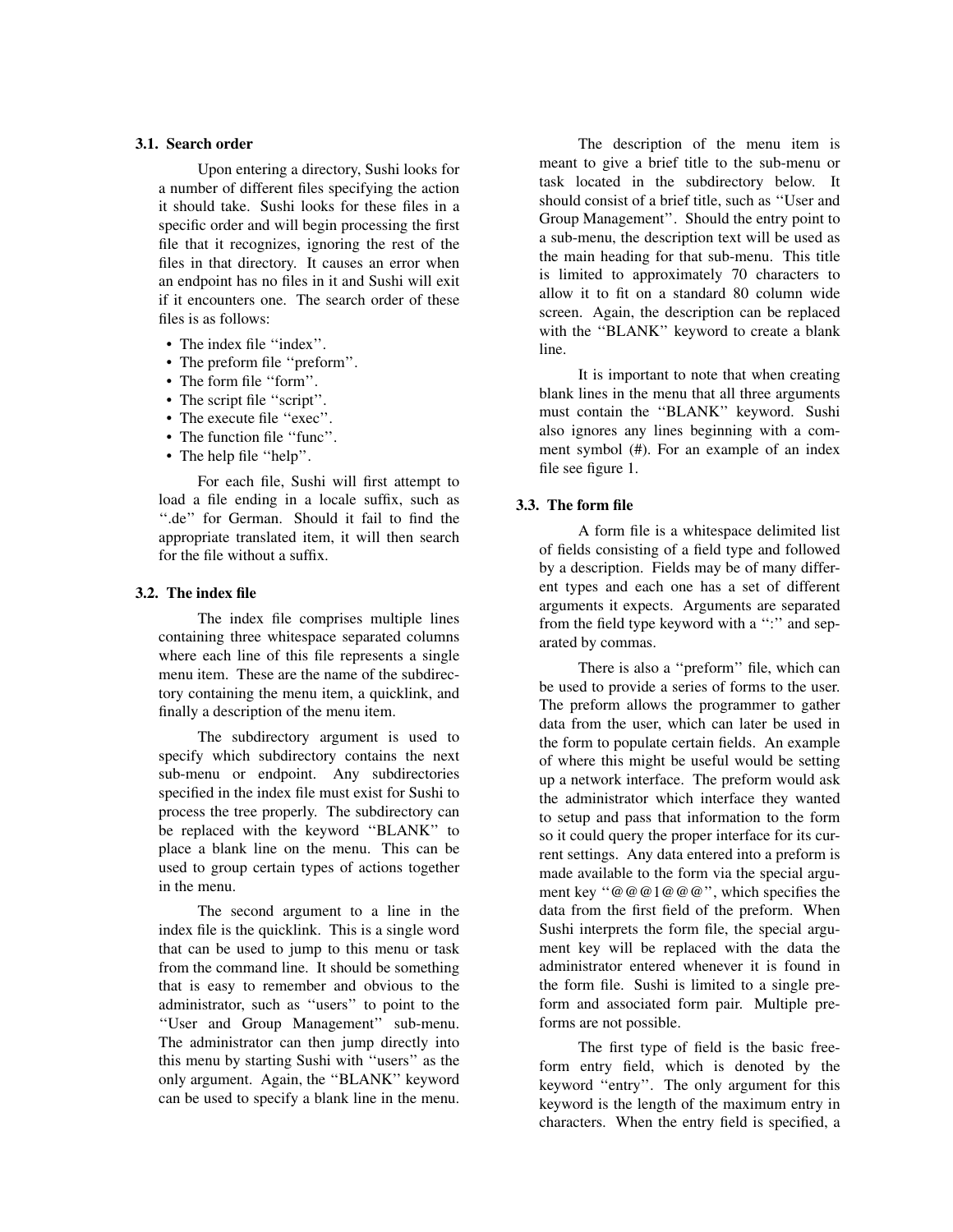|              |       | # \$NetBSD: index, v 1.5 2001/04/26 02:26:16 garbled Exp \$ |
|--------------|-------|-------------------------------------------------------------|
| install      |       | install Software Installation and Maintenance               |
| system       |       | system System Maintenance                                   |
| users        |       | users Security and Users                                    |
| procs        |       | procs Processes and Daemons                                 |
| network      |       | network Network related configuration                       |
| <b>BLANK</b> | BLANK | <b>BLANK</b>                                                |
| info         | info  | Using sushi (information only)                              |
| util         | util  | Sushi utilities (logging/scripting)                         |

Figure 1. Example of an index file

blank underlined input field will be placed on the display into which any type of data may be entered. You may also prefix the entry keyword with ''req−'' to specify that the field must be filled in by the administrator before form processing can take place. Required fields are prefixed with an asterisk on the display.

An ''escript'' field type is an entry field whose initial value is filled in by running an associated script. The arguments to an escript field type are the maximum field length, the name of the script to be executed, and any optional arguments you wish to pass to the script. The script that is executed can be of any executable format and is expected to return a single line of text. It is important that the script always return something to the Sushi engine to avoid possible errors at run time. The escript keyword can be prefixed with ''req−'' to make it a required field or be specified as ''nescript'' to create an uneditable field. Uneditable fields may be used to display data to the administrator without allowing them to modify it. Data in these fields will still be passed to the task script upon completion of the form.

A list field type is specified by the keyword ''list''. This field type will present the administrator with a multiple choice field. An administrator can only select one of the predetermined choices from the list and may not modify any of them. The administrator can toggle the values of the list by using the TAB key or bring up a selection list box containing all of them with the F4 key. The arguments consist of a comma separated list of possible choices. This is especially useful for generating yes or no questions for the administrator. The list keyword can be prefixed with ''req−'' to make it a required field.

A multilist, specified by the ''multilist'' keyword, is a list where the administrator can select more than one of the possible choices from the list. This is accessed by the administrator via the F4 key and selections are toggled with the space bar. The format for the multilist is the same as a list.

The ''blank'' keyword can be used to create an item with no corresponding entry field. This can be used to provide additional lines of description for the previous field. No data is passed to the task script when a blank field is specified and a blank field does not count as an argument to a task script.

The ''noedit'' keyword can be used to create an uneditable field that will still be passed to the task script. This is similar in operation to the ''nescript'' field type and is used primarily in displaying data to the administrator, or passing special arguments to the task script. The only argument is the string to be displayed in the field.

The "invis" field type allows the programmer to create fields which will not show up on the form. The description for the field will still be visible however. The contents of the field will be passed to the task script upon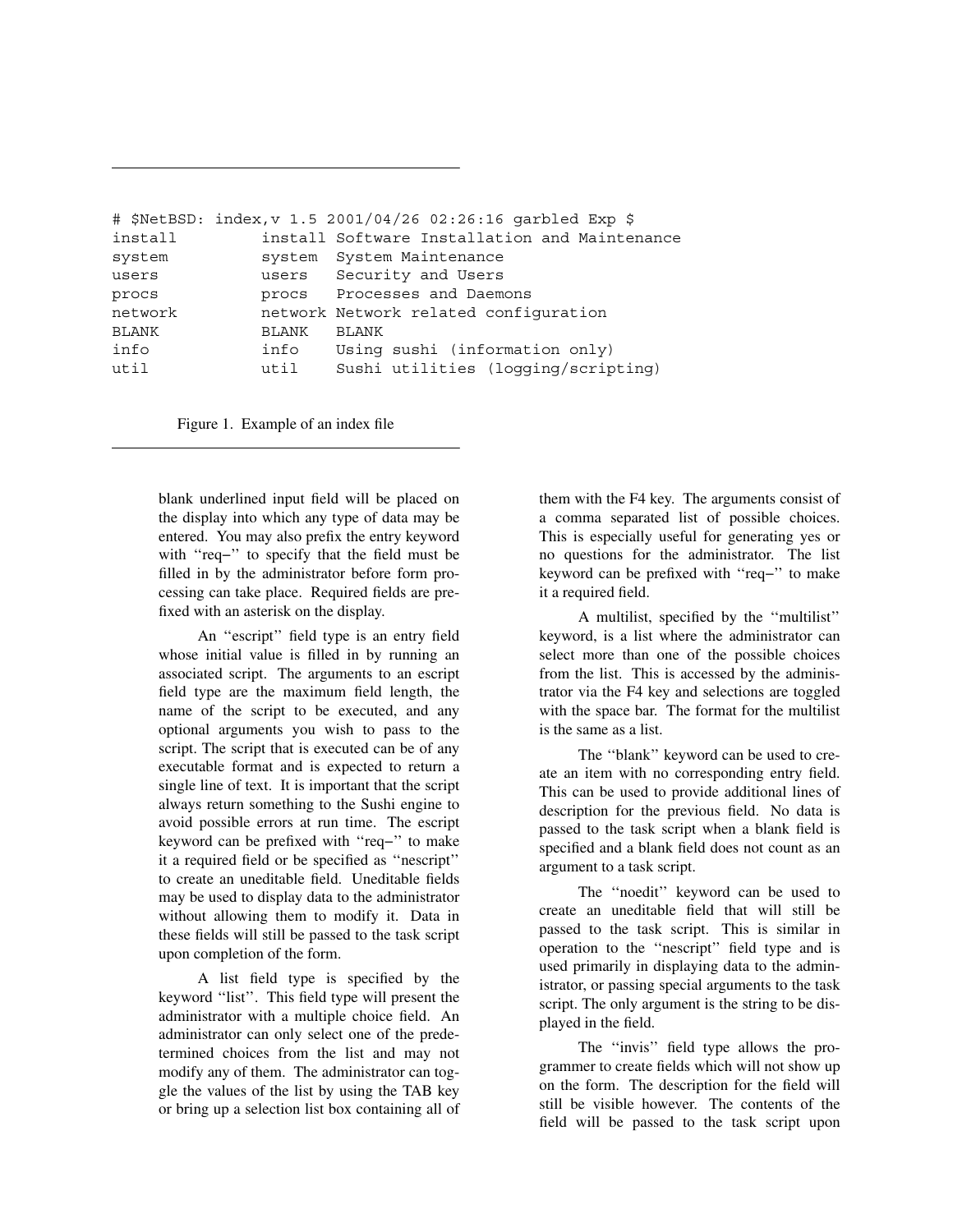completion of the form. The only argument is the string to be placed in the invisible field.

A function field, specified by the ''func'' keyword, allows the programmer to create special list field types whose values are populated by calling a function internal to the Sushi engine. In order to utilize the function field type, the appropriate function must first be programmed into the Sushi engine and the engine must be recompiled. The function field has two arguments, the name of the function to be called and a single text argument to be passed to the function. Functions are expected to return a list of values and have the following prototype:

#### *(char \*\*)function(char \*argument);*

Functions must be added to the ''functions.c'' source file and added to the ''func\_map'' array at the top of that file, as well as to the ''functions.h'' header file. The function keyword may be prefixed with ''req−'' to make it a required field. Multilist functions are possible by specifying the keyword ''multifunc'' and are programmed identically to function fields. It is strongly encouraged that functions be avoided whenever possible in Sushi. Functions require recompiling of the engine in order to be made available and are therefore more difficult to maintain. Whenever possible other field types should be used.

The "script" field type, allows the programmer to create a list-type field, whose contents are created by running an executable program. The arguments to the script field type are the name of the script to be executed and any number of arguments the programmer wishes to pass to that script. The script is expected to produce a list of values, one per line, on standard output. These values are then read and used to create the list field type. The script keyword may be prefixed with ''req−'' to make it a required field. Multilist scripts can be made by specifying the keyword ''multiscript''. The named script is expected to be located in the same directory that the form file exists in.

To restrict field input to an integer type the ''integer'' keyword can be used. This field type has three required arguments and an optional fourth argument. The first three arguments are, in order, the maximum length of the field in characters, the minimum integer value allowed for this field, and the maximum integer value allowed for this field. The fourth optional argument is an integer default value for this field. Administrator entries in fields of these types will be checked by the Sushi engine to make sure they are between the minimum and maximum values for the field type. The integer keyword may be prefixed with ''req−'' to make it a required field.

Integer fields may be prefilled with data by using the ''iscript'' field type. This field type is similar to the escript field type, in that it executes a script which provides a value back to Sushi to fill in the field. The arguments for the iscript field type are the maximum length of the field in characters, the minimum integer value allowed for this field, the maximum integer value allowed for this field and the name of the script to execute, as well as any number of additional arguments the programmer wishes to pass to the script. The iscript field type can be made into a required field by prefixing it with ''req−''.

Fields may also be restricted to IPv4 and IPv6 addresses through the field types ''ipv4'' and ''ipv6''. Each of these may be prefixed with ''req−'' to make it a required field. The IPv4 field type allows addresses to be entered in dotted quad format or in hex. Both of these field types have one argument, which is the optional prefilled value for the field.

In addition, there are script forms of the IPv4 and IPv6 field types, called ''ipv4script'' and ''ipv6script.'' Both of these may be made into required fields by prefixing them with ''req−''. The arguments to these fields are the name of the script which is to be executed and any optional arguments the programmer wishes to pass that script. These fields both behave similarly to the escript field type.

When programming a field that has optional arguments, such as the ipv4 field type, it is important to still use the ":" symbol to separate the field keyword from the arguments. In order to produce an ipv4 field which has no data prefilled into the field the programmer would create a line such as:

ipv4: IPV4 address

By using combinations of the above field types, it is possible to create nearly any type of form that the programmer may wish to build. Going back to the previous example of creating a Sushi menu to configure network interfaces,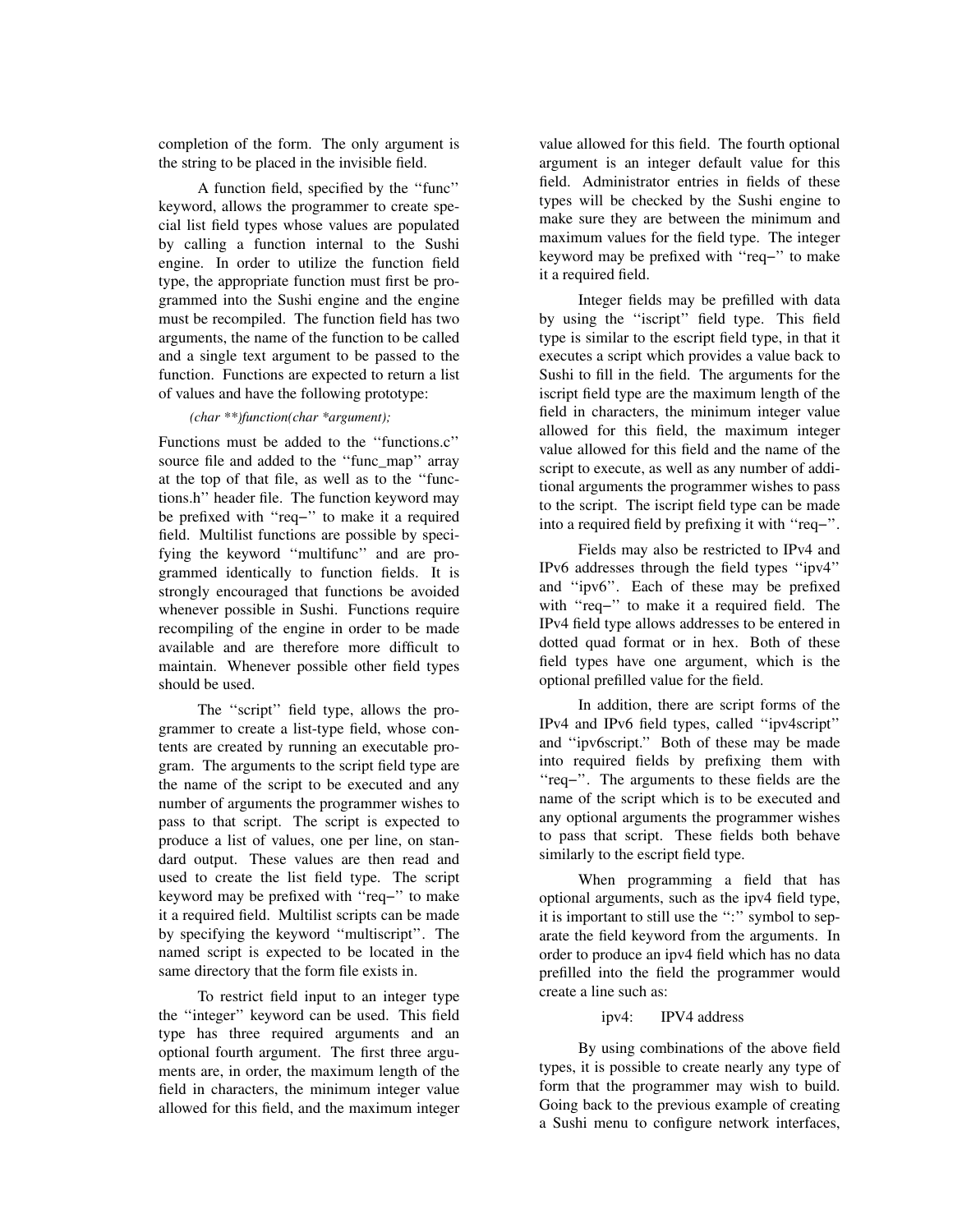figures 2 and 3 are the preform and form files to accomplish this, respectively.

In the preform file (figure 2), a script is being run which collects the names of different interfaces on the machine. This script could be something like:

ifconfig -l | xargs -n 1 echo

Once the administrator has selected an interface from the list, that interface name will then be passed to the form.

In the form file (figure 3) each instance of ''@@@1@@@'' will be replaced with the network interface the administrator had selected from the preform, say for example ''fxp0''. The

fourth line of the form asks the administrator for the IPv4 address of the interface. The ipv4script field type will run the script "script2" giving it the arguments "4" and "fxp0". In this case, the script2 script, runs ''ifconfig fxp0'' and pulls the address out of that, prefilling the field for the administrator with the IPv4 address of the fxp0 interface.

### **3.4. The script file**

The script file is a script or executable program of some type, that is executued by Sushi when encountered. The script can be encountered in one of two ways.

First, if there are no other files found in the search order, the script will be run when the

# \$NetBSD: preform,v 1.1 2001/04/25 03:43:33 garbled Exp \$ script:script1 Select an interface to operate on:

Figure 2. Example of a preform file

```
# $NetBSD: form,v 1.1 2001/04/25 03:43:33 garbled Exp $
noedit:@@@1@@@ changing interface:
list:both,now,boot Modify interface at boot-time, now, or both?
req-ipv4script:script2,4,@@@1@@@ Interface IPV4 Address
ipv4script:script2,n,@@@1@@@ Interface IPV4 Netmask
ipv4script:script2,b,@@@1@@@ Interface IPV4 Broadcast Address
script:script2, m, @@@1@@@ Media Type
script:script2, o, @@@1@@@ Media Options
ipv6script:script2,6,@@@1@@@ Interface IPV6 Address
iscript:3,0,128,script2,pre,@@@1@@@ Interface IPV6 Prefix Length(netmask)
escript:32,script2,i,@@@1@@@ Interface Network-ID
multilist:link0,link1,link2 Interface link options
iscript:5,1,99999,script2,mtu,@@@1@@@ Interface MTU
iscript:2,0,99,script2,met,@@@1@@@ Interface Metric
```
Figure 3. Example of a form file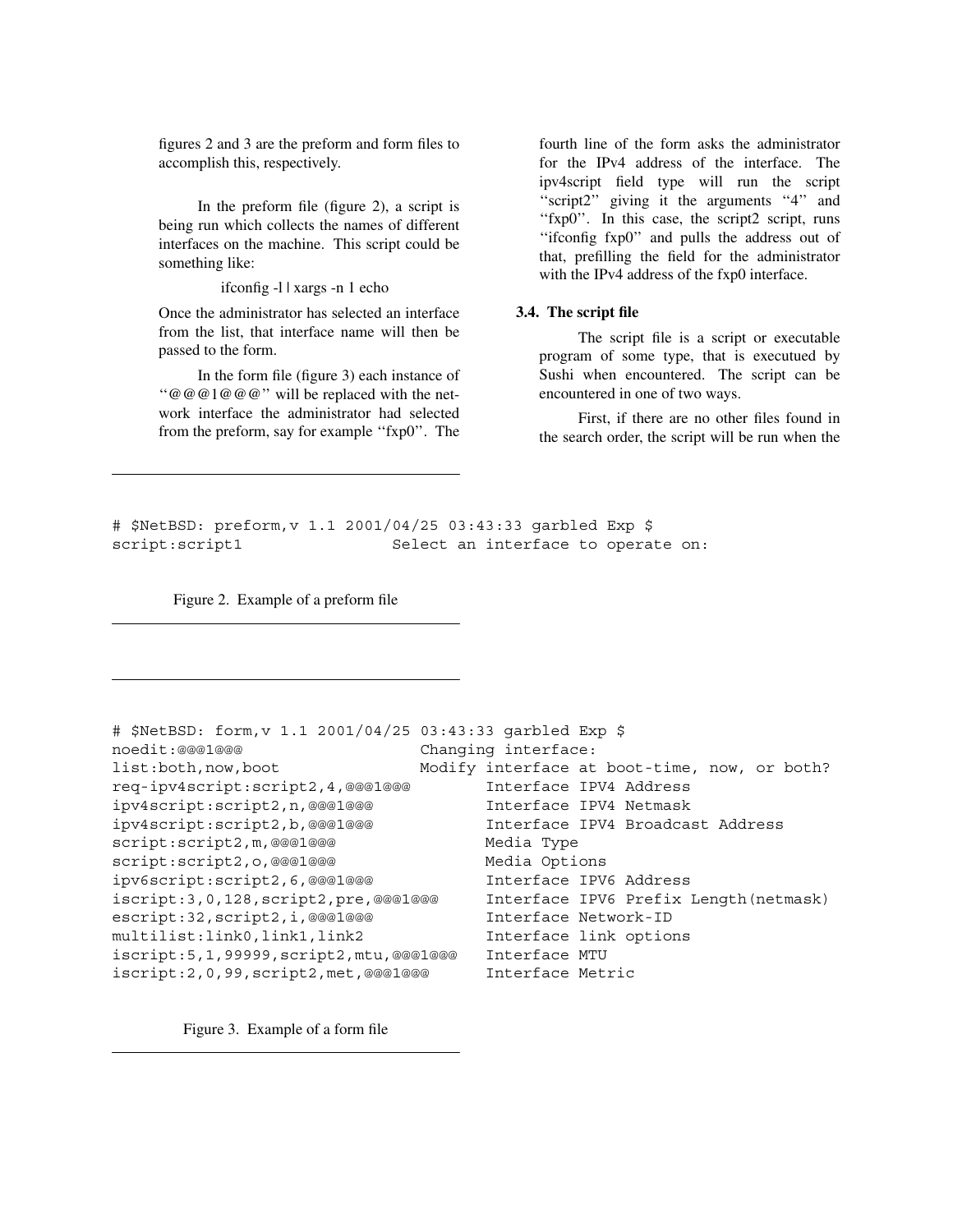menu item is selected. No arguments will be passed to the script when run in this manner. Output of the script will be displayed to the administrator and success or failure status will be noted.

The second way a script file can be executed is in response to completing a form. When a form has been filled out and accepted by the administrator, Sushi will execute the script file giving it the data filled in the form as arguments. Empty fields will be passed to the script as empty string arguments, ensuring that field position will always remain the same when translated to arguments.

The second form of the script file is generally where the actual actions take place in Sushi. In the example of modifying a network interface, the script would interpret the data from the form and make the actual changes to the network device or startup files. The script should make all attempts to fail cleanly with an error code of 1. Success should be noted with an exit code of 0.

#### **3.5. The execute file**

The execute file ''exec'' can be used to execute a simple program located anywhere on the system. It is generally used to provide simple access to programs that provide information about the system. The program will be executed as it appears in the execute file, with no arguments being passed or interpreted.

An example of using the execute file, would be to program a simple menu which displayed a list of packages installed on the administrator's system, in which case the execute file would contain: "pkg\_info".

#### **3.6. The function file**

The function file "func" can be used to provide access to some of Sushi's internal functions that are made available to the menu programmer. The format of this file is the name of a function, followed by a comma and an optional single argument which will be passed to the function as a string.

This can be used to activate simple features in Sushi or program more complex ones. One example of using this, is to turn on the internal logging functionality of Sushi, which writes all actions out to a logfile. This is

accomplished by having a function file containing: ''log\_do,on''.

### **3.7. The help file**

The help file is a simple text document that will be displayed to the administrator when the help key is pressed (usually F1). The help file can be used to give the administrator more information about what the various menus available do or what the individual fields mean in a form. A help file can be located anywhere in the Sushi tree.

The help file should give a brief description of the menu items or form it is describing. It should not be used to completely explain a subject matter to the administrator, rather it should point him to documents or manual pages which provide that information. It is a good idea to provide help files for every menu in the tree, to allow administrators to understand what each item does and warn them of potential pitfalls that may lie ahead.

#### **4. The future of Sushi**

Sushi still has a number of goals left to accomplish before it can be considered complete. Additional menus and tasks still need to be written. Eventually, most administration tasks that need to be performed on a NetBSD system will be automated in some way by Sushi. Certain areas of Sushi still need enhancement, such as displaying the command that will be executed to the administrator before executing it (to aid a new administrator in learning NetBSD commands).

In addition, due to the design of Sushi, it would not be difficult to write other processing engines with a different interface. For example, a web-based interface or X11 interface could easily be written for Sushi, reusing most of the parsing code.

#### **5. Conclusion**

Sushi was written to provide a intuitive and easy to use interface to the NetBSD operating system. It is my hope that as Sushi evolves and encompasses more tasks that administrators do on a daily basis or while setting up a machine for the first time, more users will find the learning curve of NetBSD less daunting. Sushi will one day allow a novice administrator to completely administrate a machine, making NetBSD a more user-friendly